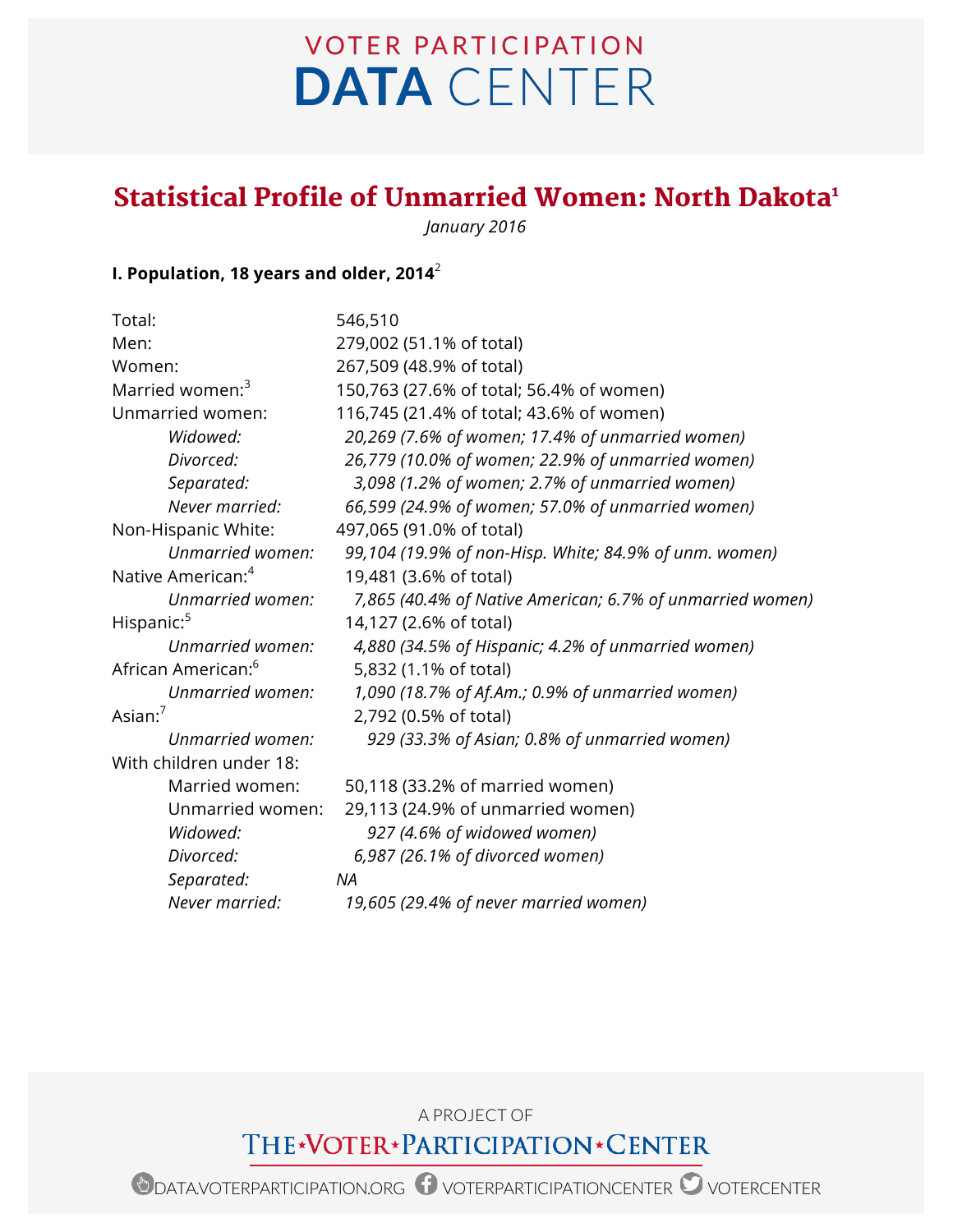#### **II. Age Distribution, 18 years and over, 2014**

*(percentages are of each row)* <sup>8</sup>

|                  | Median | $30$  | 30-49 | 50-64 | $65+$ |
|------------------|--------|-------|-------|-------|-------|
| Total:           | 46     | 25.2% | 29.9% | 26.6% | 18.3% |
| Men:             | 44     | 25.6% | 31.0% | 27.1% | 16.3% |
| Women:           | 47     | 24.8% | 28.7% | 26.2% | 20.4% |
| Married women:   | 52     | 12.1% | 32.5% | 36.2% | 19.2% |
| Unmarried women: | 36     | 41.1% | 23.8% | 13.2% | 21.9% |
| Widowed:         | 74     | 0.0%  | 8.4%  | 11.6% | 80.0% |
| Divorced:        | 56     | 6.1%  | 35.0% | 28.9% | 30.0% |
| Separated:       | ΝA     | ΝA    | ΝA    | ΝA    | ΝA    |
| Never married:   | 25     | 68.9% | 22.8% | 6.3%  | 2.0%  |

#### **III. Educational Attainment, 18 years and over, 2014**

*(numbers in thousands; percentages are of each row)* <sup>9</sup>

| High school |              | College graduate/ |
|-------------|--------------|-------------------|
| degree/less | Some college | post-graduate     |
| 195 (35.6%) | 200 (36.7%)  | 151 (27.7%)       |
| 104 (37.4%) | 100 (35.9%)  | 74 (26.6%)        |
| 90 (33.7%)  | 100 (37.5%)  | 77 (28.8%)        |
| 46 (30.8%)  | 52 (34.5%)   | 52 (34.8%)        |
| 44 (37.5%)  | 48 (41.3%)   | 25 (21.2%)        |
| 11 (53.4%)  | 6(29.6%)     | $3(17.0\%)$       |
| 10 (35.9%)  | 11 (39.8%)   | 7(24.3%)          |
| ΝA          | ΝA           | ΝA                |
| 22 (32.7%)  | 30 (45.7%)   | 14 (21.6%)        |
|             |              |                   |

#### **IV. Labor Force Participation and Unemployment, 18 years and over, 2014**

*(percentages for employed are of adult civilian population for each row; percentages for unemployed are of labor force for each row)* <sup>10</sup>

| Total:           | 73.9%: 72.3% employed; 2.1% unemployed |
|------------------|----------------------------------------|
| Men:             | 79.2%: 77.3% employed; 2.5% unemployed |
| Women:           | 68.3%: 67.1% employed; 1.8% unemployed |
| Married women:   | 66.0%: 64.5% employed; 2.2% unemployed |
| Unmarried women: | 71.2%: 70.4% employed; 1.2% unemployed |
| Widowed:         | 34.4%: 34.4% employed; 0.0% unemployed |
| Divorced:        | 68.5%: 68.5% employed; 0.0% unemployed |
| Separated:       | ΝA                                     |
| Never married:   | 82.8%: 81.4% employed; 1.8% unemployed |
|                  |                                        |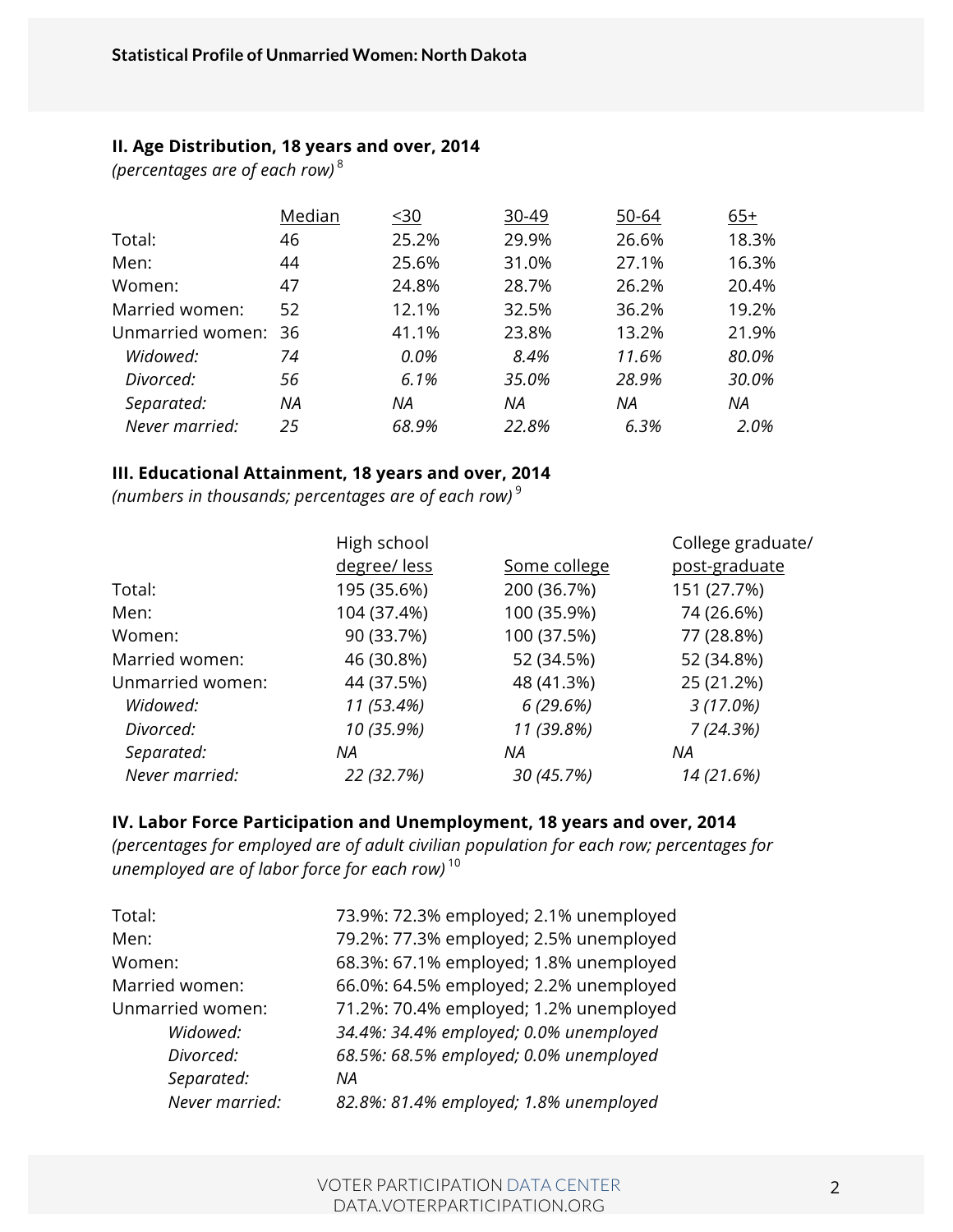#### **V. Minimum wage**

North Dakota's minimum wage rate is at the federal level of \$7.25/hour,<sup>11</sup> and its tipped (or sub-minimum) wage rate is \$4.86/hour. About seven in ten of all minimum wage or belowminimum wage workers in North Dakota are women.12

#### **VI. Median Earnings for Full-time, Year-round Workers, Person Earnings, 18 years and over, 2015**<sup>13</sup>

| Total:           | \$45,525                           |
|------------------|------------------------------------|
| Men:             | \$52,000                           |
| Women:           | \$40,000 (76.9% of men's earnings) |
| Married women:   | \$45,250 (87.0% of men's earnings) |
| Unmarried women: | \$36,000 (69.2% of men's earnings) |
| Widowed:         | \$31,689 (60.9% of men's earnings) |
| Divorced:        | \$38,764 (74.5% of men's earnings) |
| Separated:       | ΝA                                 |
| Never married:   | \$33,968 (65.3% of men's earnings) |
|                  |                                    |

#### **VII. Distribution of Household Income,**<sup>14</sup> **18 years and over, 2013**

*(percentages are of each row)* <sup>15</sup>

|                        | 0-\$11,999 | \$12-\$24,999 | \$25-\$39,999 | \$40-\$74,999 | \$75,000+ |
|------------------------|------------|---------------|---------------|---------------|-----------|
| Total:                 | 7.7%       | 9.6%          | 15.0%         | 29.4%         | 38.3%     |
| Men:                   | 6.5%       | 7.4%          | 14.4%         | 31.3%         | 40.4%     |
| Women:                 | 9.0%       | 11.8%         | 15.7%         | 27.5%         | 36.0%     |
| Married women:         | 3.0%       | 5.3%          | 11.0%         | 31.7%         | 49.0%     |
| Unmarried women: 16.8% |            | 20.2%         | 21.6%         | 22.1%         | 19.2%     |
| Widowed:               | 11.5%      | 33.1%         | 24.3%         | 21.4%         | 9.8%      |
| Divorced:              | 11.9%      | 21.5%         | 24.3%         | 23.3%         | 19.0%     |
| Separated:             | ΝA         | ΝA            | ΝA            | ΝA            | ΝA        |
| Never married:         | 20.0%      | 15.5%         | 19.1%         | 22.4%         | 23.1%     |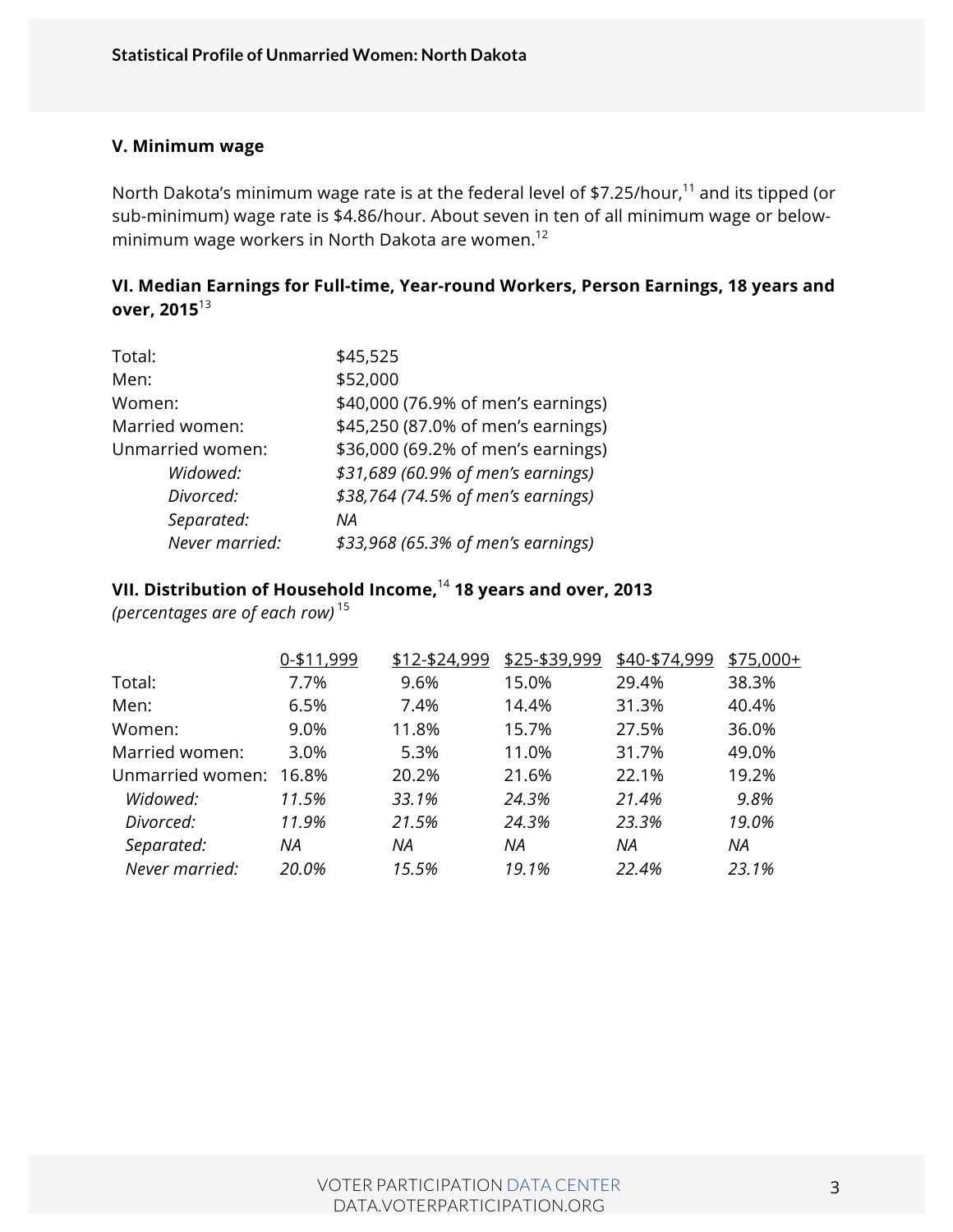#### **VIII. Number and percentage of 18 years and over without Health Insurance Coverage for the entire calendar year, 2013 and 2014**<sup>16</sup>

|                             | 2013           | 2014           |
|-----------------------------|----------------|----------------|
| Total:                      | 47,905 (9.0%)  | 43,727 (8.1%)  |
| Men:                        | 30,864 (11.8%) | 25,221 ( 9.1%) |
| Women:                      | 17,041 (6.3%)  | 18,506 (7.0%)  |
| Married women:              | 8,256 (5.4%)   | 6,545 (4.3%)   |
| Unmarried women:            | 8,785 (7.4%)   | 11,961 (10.4%) |
| Widowed:<br>$\bullet$       | ΝA             | 428 (2.1%)     |
| Divorced:<br>$\bullet$      | 1,641(6.3%)    | 3,792 (14.2%)  |
| Separated:<br>$\bullet$     | ΝA             | ΝA             |
| Never married:<br>$\bullet$ | 6,512 (10.0%)  | 7,235 (11.1%)  |

### **IX. Number in Poverty and Poverty Rates, 18 years and over, 2013 and 2014**<sup>17</sup>

|                             | 2013           | 2014           |
|-----------------------------|----------------|----------------|
| Total:                      | 43,343 (8.2%)  | 46,935 (8.7%)  |
| Men:                        | 17,186 (6.6%)  | 18,977 (6.9%)  |
| Women:                      | 26,157 (9.7%)  | 27,958 (10.5%) |
| Married women:              | 4,453 (2.9%)   | 8,282 (5.5%)   |
| Unmarried women:            | 21,704 (18.4%) | 19,676 (17.1%) |
| Widowed:<br>$\bullet$       | ΝA             | 3,813 (19.1%)  |
| Divorced:<br>$\bullet$      | 4,994 (19.2%)  | 3,259 (12.2%)  |
| Separated:<br>$\bullet$     | ΝA             | ΝA             |
| Never married:<br>$\bullet$ | 10,342 (15.9%) | 12,365 (18.9%) |

NA=Not available because of insufficient sample for further analysis

 $3$  Married women includes married with spouse absent.

 $<sup>5</sup>$  Hispanic may be of any race.</sup>

 $1$  Unless otherwise indicated, all figures in this analysis are for vote eligible population only

 $2$  Census Bureau, "Current Population Survey: Voting and Registration Supplement," November 2014, http://thedataweb.rm.census.gov/ftp/cps\_ftp.html.

<sup>4</sup> Includes Hispanic.

<sup>6</sup> Includes Hispanic.

<sup>7</sup> Includes Hispanic.